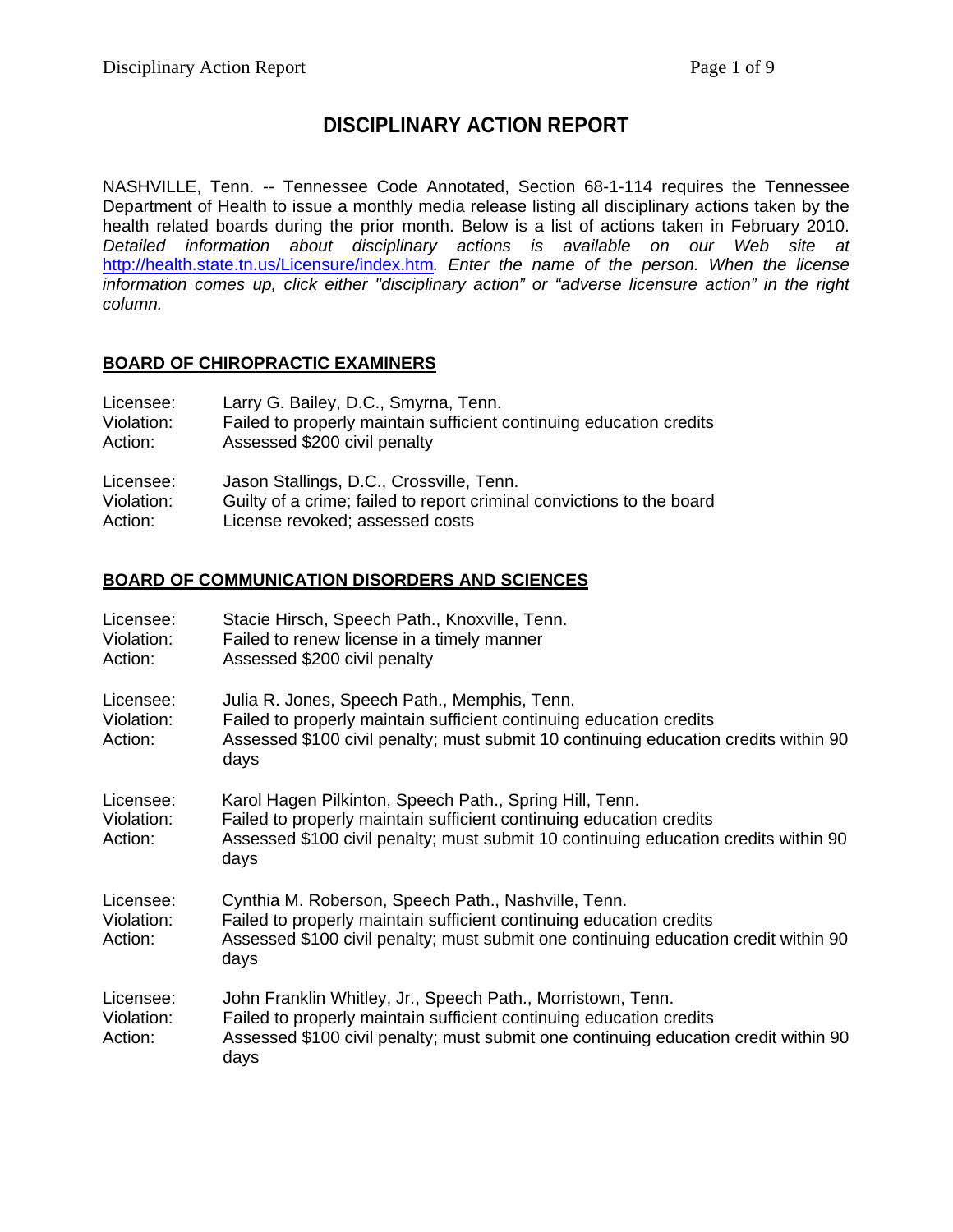| Licensee:  | Kathryn Gragg Wyatt, Speech Path., Nashville, Tenn. |
|------------|-----------------------------------------------------|
| Violation: | Failed to renew license in a timely manner          |
| Action:    | Assessed \$100 civil penalty                        |

## **BOARD OF DENTISTRY**

| Licensee:<br>Violation:<br>Action: | Nancy Burks, R.D.A., South Pittsburg, Tenn.<br>Failed to maintain the advocacy of the Concerned Dental Professionals Committee<br>License surrendered for one year and until advocacy regained with the Concerned<br>Dental Professional's Committee; assessed costs |
|------------------------------------|----------------------------------------------------------------------------------------------------------------------------------------------------------------------------------------------------------------------------------------------------------------------|
| Licensee:                          | Cecibel A. Contreras, R.D.A., Cordova, Tenn.                                                                                                                                                                                                                         |
| Violation:                         | Failed to properly maintain sufficient continuing education credits                                                                                                                                                                                                  |
| Action:                            | Assessed \$2,000 civil penalty, plus costs                                                                                                                                                                                                                           |
| Licensee:                          | Adam Diasti, D.D.S., Tampa, Fla.                                                                                                                                                                                                                                     |
| Violation:                         | Action taken by the state of Florida                                                                                                                                                                                                                                 |
| Action:                            | License reprimanded; assessed \$500 civil penalty, plus costs                                                                                                                                                                                                        |

# **BOARD OF MASSAGE THERAPY**

| Licensee:<br>Violation:<br>Action: | Noelle Marie Bittle, M.T., Chattanooga, Tenn.<br>Failed to properly maintain sufficient continuing education credits<br>Assessed \$150 civil penalty; must submit two hours continuing education credits<br>and an additional six hours within next two years            |
|------------------------------------|--------------------------------------------------------------------------------------------------------------------------------------------------------------------------------------------------------------------------------------------------------------------------|
| Licensee:<br>Violation:<br>Action: | Kasey Britt-Kenly, M.T., Morristown, Tenn.<br>Failed to renew license in a timely manner<br>Assessed \$2,600 civil penalty                                                                                                                                               |
| Licensee:<br>Violation:<br>Action: | Laura Caudle, M.T., Knoxville, Tenn.<br>Failed to properly maintain sufficient continuing education credits<br>Assessed \$150 civil penalty; must submit four hours continuing education credits<br>and an additional six hours within next two years                    |
| Licensee:<br>Violation:<br>Action: | Dream Touch Spa, LLC, Cordova, Tenn.<br>Failed to properly maintain sufficient continuing education credits<br>Assessed \$200 civil penalty                                                                                                                              |
| Licensee:<br>Violation:<br>Action: | Frederick E. Dunlap, M.T., Nashville, Tenn.<br>Failed to renew license in a timely manner<br>Assessed \$1,500 civil penalty; must submit five continuing education hours<br>regarding to the practice of massage in Tennessee; 10 hours regarding<br>professional ethics |
| Licensee:<br>Violation:<br>Action: | Mary Jeannie Fitzgerald, M.T., Crossville, Tenn.<br>Failed to properly maintain sufficient continuing education credits<br>Assessed \$150 civil penalty; must submit 14 hours continuing education credits<br>and an additional six hours within next two years          |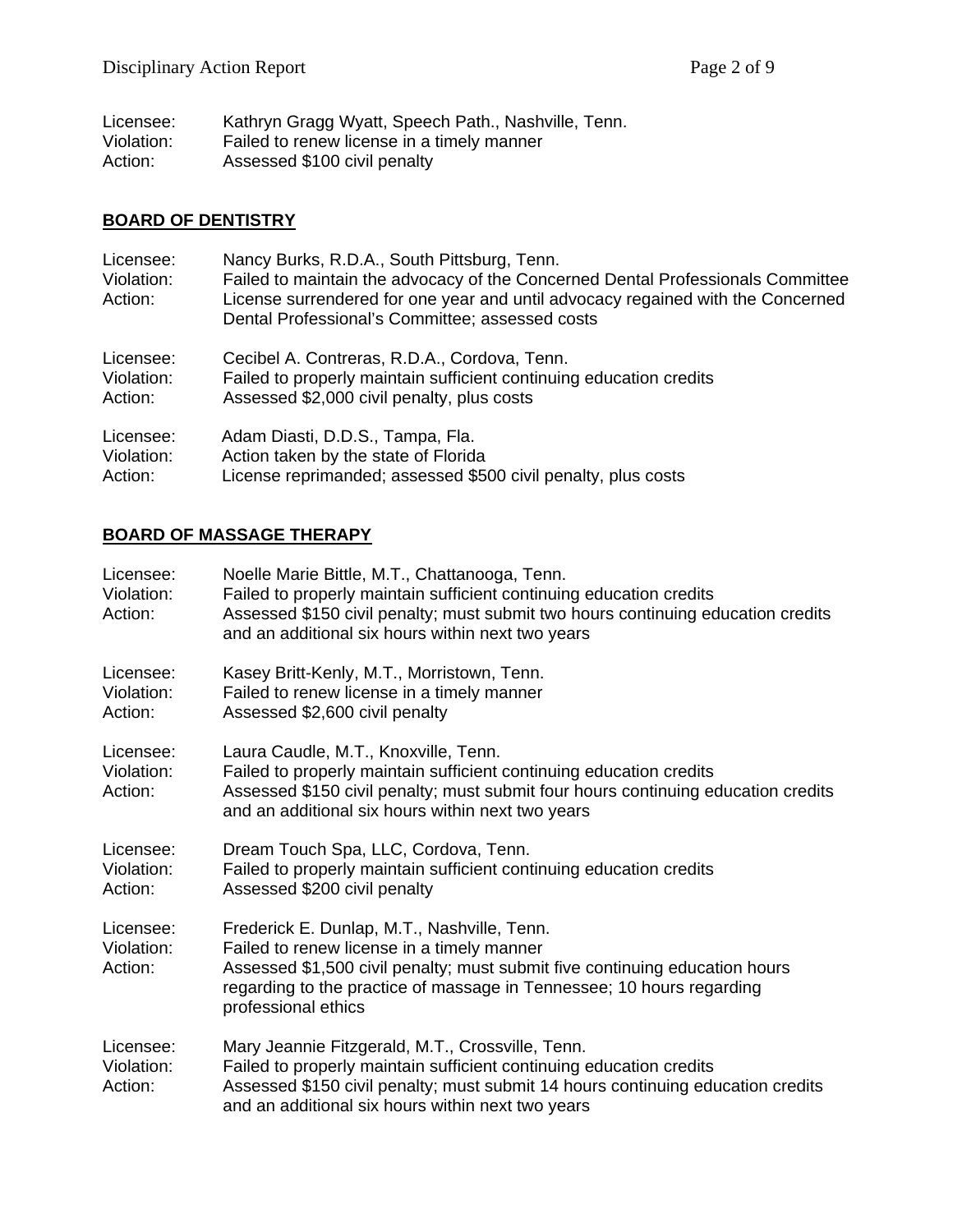| Licensee:<br>Violation:<br>Action: | Crystal Leanne Hale, M.T., Manchester, Tenn.<br>Failed to properly maintain sufficient continuing education credits<br>Assessed \$150 civil penalty; must submit two hours continuing education credits<br>and an additional six hours within next two years      |
|------------------------------------|-------------------------------------------------------------------------------------------------------------------------------------------------------------------------------------------------------------------------------------------------------------------|
| Licensee:<br>Violation:<br>Action: | Joann Lale, M.T., Maryville, Tenn.<br>Failed to properly maintain sufficient continuing education credits<br>Assessed \$150 civil penalty; must submit one hour continuing education credits<br>and an additional six hours within next two years                 |
| Licensee:<br>Violation:<br>Action: | New Horizon Wellness Center, Knoxville, Tenn.<br>Failed to renew license in a timely manner<br>Assessed \$500 civil penalty                                                                                                                                       |
| Licensee:<br>Violation:<br>Action: | Terri Lynne Ottinger, M.T., Greeneville, Tenn.<br>Failed to properly maintain sufficient continuing education credits<br>Assessed \$150 civil penalty; must submit two hours continuing education credits<br>and an additional six hours within next two years    |
| Licensee:<br>Violation:<br>Action: | Amanda Irene Patten, M.T., Signal Mountain, Tenn.<br>Failed to properly maintain sufficient continuing education credits<br>Assessed \$150 civil penalty; must submit two hours continuing education credits<br>and an additional six hours within next two years |
| Licensee:<br>Violation:<br>Action: | Emily Dawn Peters, M.T., Gray, Tenn.<br>Failed to properly maintain sufficient continuing education credits<br>Assessed \$150 civil penalty; must submit two hours continuing education credits<br>and an additional six hours within next two years              |
| Licensee:<br>Violation:<br>Action: | Tammeria J. Shouse, M.T., Memphis, Tenn.<br>Failed to properly maintain sufficient continuing education credits<br>Assessed \$150 civil penalty; must submit 25 hours continuing education credits<br>and an additional six hours within next two years           |
| Licensee:<br>Violation:<br>Action: | Donald E. Starbard, III, M.T., Humboldt, Tenn.<br>Inappropriately touched a female client<br>License revoked                                                                                                                                                      |
| Licensee:<br>Violation:<br>Action: | Terri Denise Suter, M.T., Madison, Tenn.<br>Failed to properly maintain sufficient continuing education credits<br>Assessed \$150 civil penalty; must submit two hours continuing education credits<br>and an additional six hours within next two years          |
| Licensee:<br>Violation:<br>Action: | Donnia Gale Thompson, M.T. Dickson, Tenn.<br>Failed to properly maintain sufficient continuing education credits<br>Assessed \$150 civil penalty; must submit 25 hours continuing education credits<br>and an additional six hours within next two years          |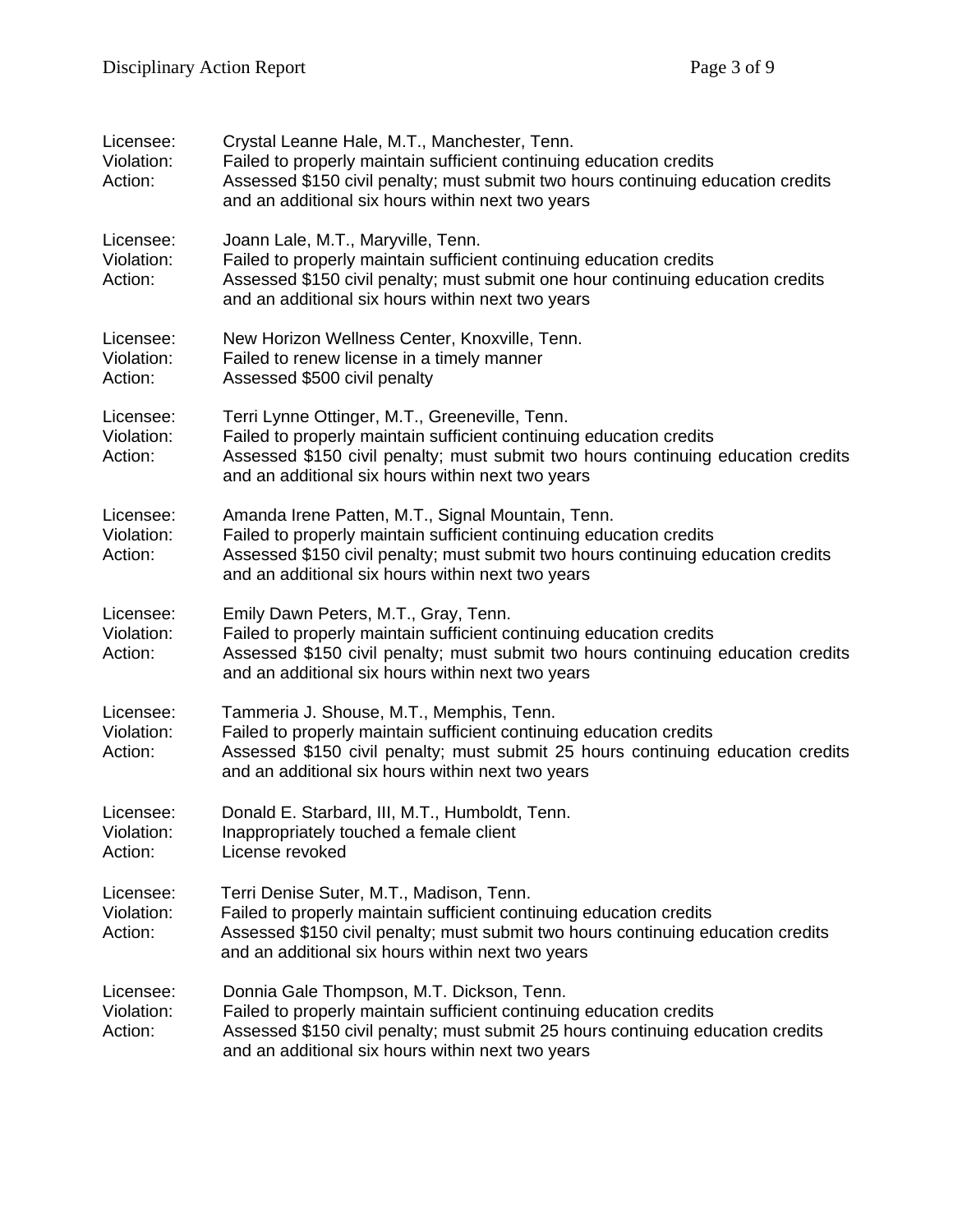| Licensee:  | Rhonda Kay Wallace, M.T., Medina, Tenn.                                                                                              |
|------------|--------------------------------------------------------------------------------------------------------------------------------------|
| Violation: | Failed to properly maintain sufficient continuing education credits                                                                  |
| Action:    | Assessed \$150 civil penalty; must submit 25 hours continuing education credits<br>and an additional six hours within next two years |

### **BOARD OF MEDICAL EXAMINERS**

| Licensee:<br>Violation:<br>Action:   | Rosalia Dominguez, M.D., McMinnville, Tenn.<br>Exhibited cognitive impairment while working<br>License suspended until certain terms and conditions are met; assessed costs                                                                                                                                    |
|--------------------------------------|----------------------------------------------------------------------------------------------------------------------------------------------------------------------------------------------------------------------------------------------------------------------------------------------------------------|
| Licensee:<br>Violation:<br>Action:   | Mei-Suey Chen, M.D., Dover, Tenn.*<br>Failed to properly maintain sufficient continuing education credits<br>Must submit 40 continuing education credits within 180 days and an additional 10<br>credits within two years; assessed \$1,600 civil penalty; all requirements have been<br>satisfied             |
| Licensee:<br>Violation:<br>Action:   | James Brendan Durkin, M.D., Etowah, Tenn.<br>Prescribed unjustified quantities of controlled substances for a patient with whom<br>he had an inappropriate relationship<br>License placed on probation for five years; must meet certain terms and<br>conditions; assessed costs                               |
| Licensee:<br>Violation:<br>Action:   | Robert A. Helsel, M.D., Knoxville, Tenn.*<br>Failed to properly maintain sufficient continuing education credits<br>Must submit 11 continuing education credits within 180 days and an additional 10<br>credits within two years; assessed \$440 civil penalty; all requirements have been<br>satisfied        |
| Licensee:<br>Violation:<br>Action:   | Nizamuddin Khaja, M.D., Kennesaw, Ga.*<br>Failed to properly maintain sufficient continuing education credits<br>Assessed \$880 civil penalty; must submit 22 continuing education credits within<br>180 days and an additional 10 credits within two years; all requirements have been<br>satisfied           |
| Licensee:<br>Violation:<br>Action:   | Ernest B. Kleier, Jr., M.D., Waverly, Tenn.<br>Unprofessional, dishonorable or unethical conduct<br>License placed on probation for two years; must meet certain terms and<br>conditions; assessed costs                                                                                                       |
| Individual:<br>Violation:<br>Action: | Jean Landsee, unlicensed, Millington, Tenn.<br>Engaged in the unlicensed practice of medicine<br>Cease and desist engaging in any conduct that constitutes the practice of<br>medicine; assessed \$2,000 civil penalties, plus costs                                                                           |
| Licensee:<br>Violation:<br>Action:   | Robert W. Robinson, Jr., M.D., Nashville, Tenn.*<br>Failed to properly maintain sufficient continuing education credits<br>Assessed \$880 civil penalty; must submit 10 continuing education credits within<br>180 days and an additional 10 credits within two years; all requirements have been<br>satisfied |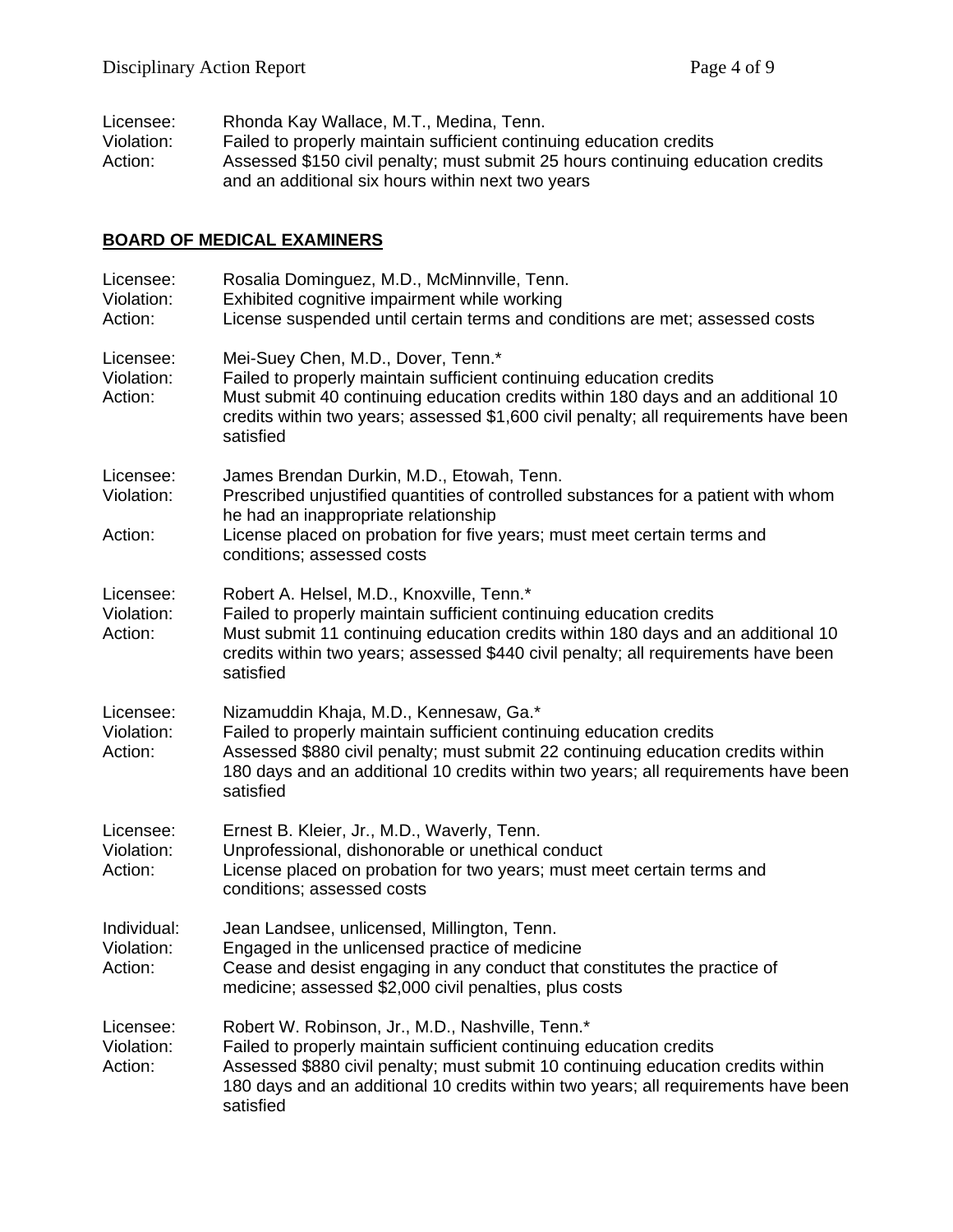| Licensee:<br>Violation:<br>Action: | Sharon Kaye Walls, M.D., X-Ray Op., Rockwood, Tenn.*<br>Failed to properly maintain sufficient continuing education credits<br>Assessed \$400 civil penalty; must submit 20 continuing education credits within<br>180 days |
|------------------------------------|-----------------------------------------------------------------------------------------------------------------------------------------------------------------------------------------------------------------------------|
| Licensee:                          | Shannon Michelle Wiederholt, M.D., X-Ray Op., Bristol, Tenn.*                                                                                                                                                               |
| Violation:                         | Failed to properly maintain sufficient continuing education credits                                                                                                                                                         |
| Action:                            | Assessed \$120 civil penalty; must submit six continuing education credits within                                                                                                                                           |
|                                    | 180 days                                                                                                                                                                                                                    |
|                                    | *These proofitioners were disciplined on January 27, 2010 and the information was not available in time for                                                                                                                 |

*\*These practitioners were disciplined on January 27, 2010 and the information was not available in time for inclusion in last month's news release.* 

#### **BOARD OF MEDICAL LABORATORY**

| Licensee:  | Gina B. Stevens, Trezevant, Tenn.                                                 |
|------------|-----------------------------------------------------------------------------------|
| Violation: | Provided professional services while under the influence of a controlled and      |
|            | dangerous substance                                                               |
| Action:    | License placed on probation to run concurrent with contract already in place with |
|            | the Tennessee Professional Assistance Program                                     |

### **BOARD OF NURSING**

| Licensee: | Paula H. Jacquez, R.N., Bartlett, Tenn.** |
|-----------|-------------------------------------------|
|-----------|-------------------------------------------|

Violation: Guilty of a crime; intentionally or negligently caused physical or emotional injury to a patient

Action: License revoked; assessed \$2,000 civil penalty, plus costs

*\*\*This practitioner was disciplined on January 27, 2010 and the information was not available in time for inclusion in last month's news release.* 

#### **BOARD OF PHARMACY**

| Licensee:<br>Violation:<br>Action: | Stephanie Lynn Mosley, R.T., Nashville, Tenn.<br>Created a prescription for herself without authorization from a licensed prescriber<br>License placed on probation for three years; must meet certain terms and<br>conditions |
|------------------------------------|--------------------------------------------------------------------------------------------------------------------------------------------------------------------------------------------------------------------------------|
| Licensee:                          | April Dawn Woodby, R.T., Seymour, Tenn.                                                                                                                                                                                        |
| Violation:                         | Removed Hydrocodone from the pharmacy without authorization from a licensed<br>prescriber                                                                                                                                      |
| Action:                            | <b>Registration revoked</b>                                                                                                                                                                                                    |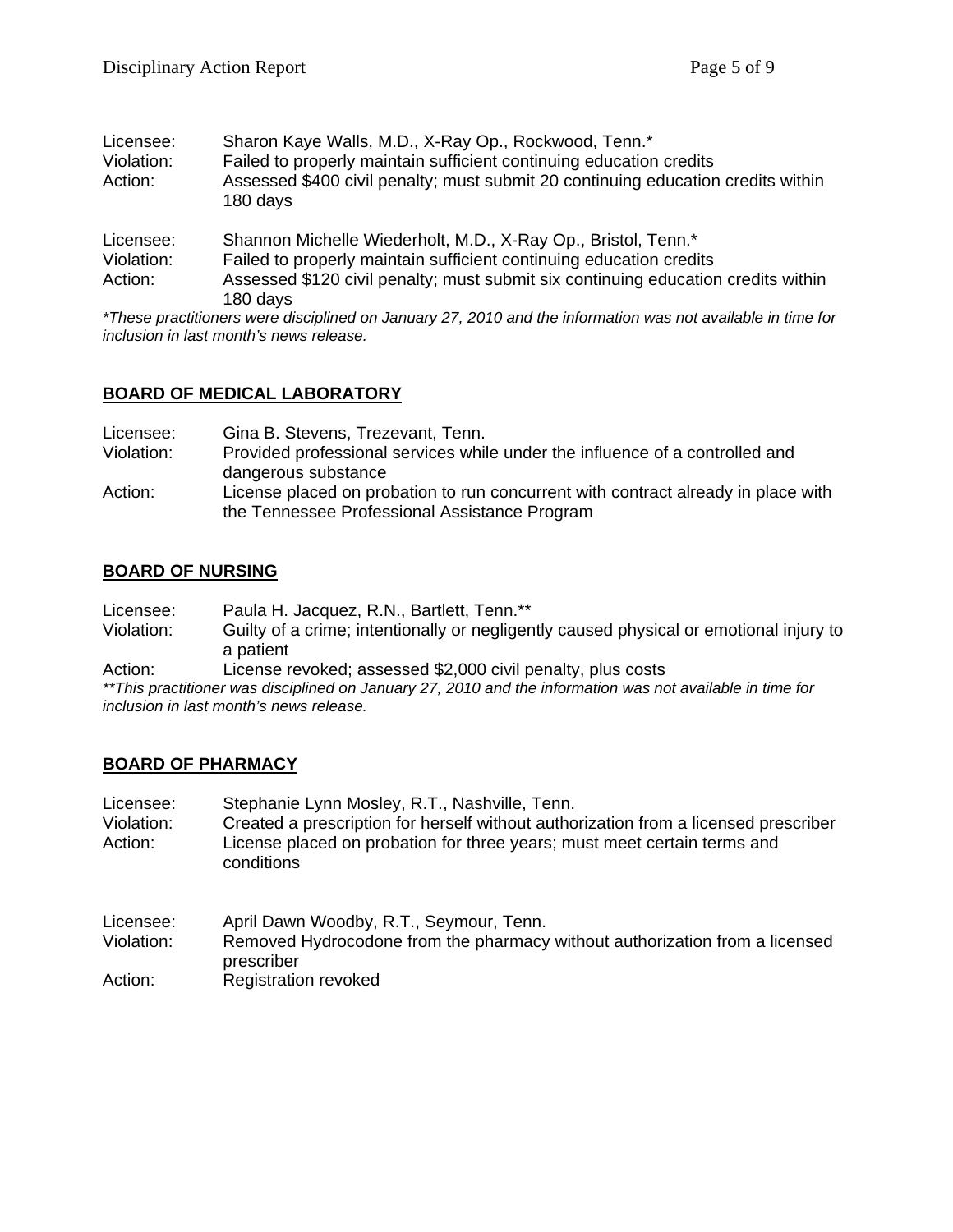## **BOARD OF PHYSICAL THERAPY**

| Licensee:<br>Violation:<br>Action: | Lisa Renee Asbury, P.T.A., LaFollette, Tenn.<br>Failed to properly maintain sufficient continuing education credits<br>Assessed \$675 civil penalty; must submit 6.75 hours of continuing education<br>credits within 60 days                                    |
|------------------------------------|------------------------------------------------------------------------------------------------------------------------------------------------------------------------------------------------------------------------------------------------------------------|
| Licensee:<br>Violation:<br>Action: | Charla V. Goodman, P.T.A., Franklin, Tenn.<br>Failed to properly maintain sufficient continuing education credits<br>Assessed \$100 civil penalty; must submit five hours of continuing education<br>credits by the end of the next calendar year                |
| Licensee:<br>Violation:<br>Action: | Angelia S. Harding, P.T.A., Memphis, Tenn.<br>Failed to properly maintain sufficient continuing education credits<br>License suspended for 45 days; must submit 16 hours of continuing education<br>credits within 60 days; assessed \$800 civil penalty         |
| Licensee:<br>Violation:<br>Action: | Brett Alexander Jones, P.T.A., Bristol, Tenn.<br>Failed to properly maintain sufficient continuing education credits<br>Assessed \$1,050 civil penalty; must submit 18 hours of continuing education<br>credits within 60 days                                   |
| Licensee:<br>Violation:<br>Action: | Bradley Allen Moore, P.T.A., Clinton, Tenn.<br>Failed to properly maintain sufficient continuing education credits<br>Assessed \$1,000 civil penalty; must submit 20 hours of continuing education<br>credits within 60 days                                     |
| Licensee:<br>Violation:<br>Action: | Cynthia D. Powers, P.T.A., South Pittsburg, Tenn.<br>Failed to properly maintain sufficient continuing education credits<br>Assessed \$100 civil penalty; must submit five hours of continuing education<br>credits by the end of the next calendar year         |
| Licensee:<br>Violation:<br>Action: | Eva J. Shelton, P.T.A., Humboldt, Tenn.<br>Failed to properly maintain sufficient continuing education credits<br>Assessed \$100 civil penalty; must submit 20 hours of continuing education credits<br>by the end of the next calendar year                     |
| Licensee:<br>Violation:<br>Action: | Charles Edward Simmons, P.T.A., Fairview, Tenn.<br>Failed to properly maintain sufficient continuing education credits<br>License suspended for 45 days; must submit eight hours of continuing education<br>credits within 60 days; assessed \$400 civil penalty |

## **BOARD OF PODIATRIC MEDICAL EXAMINERS**

| Licensee:  | Tim D. Leppert, Kingston Springs, Tenn.    |
|------------|--------------------------------------------|
| Violation: | Failed to renew license in a timely manner |
| Action:    | Assessed \$200 civil penalty               |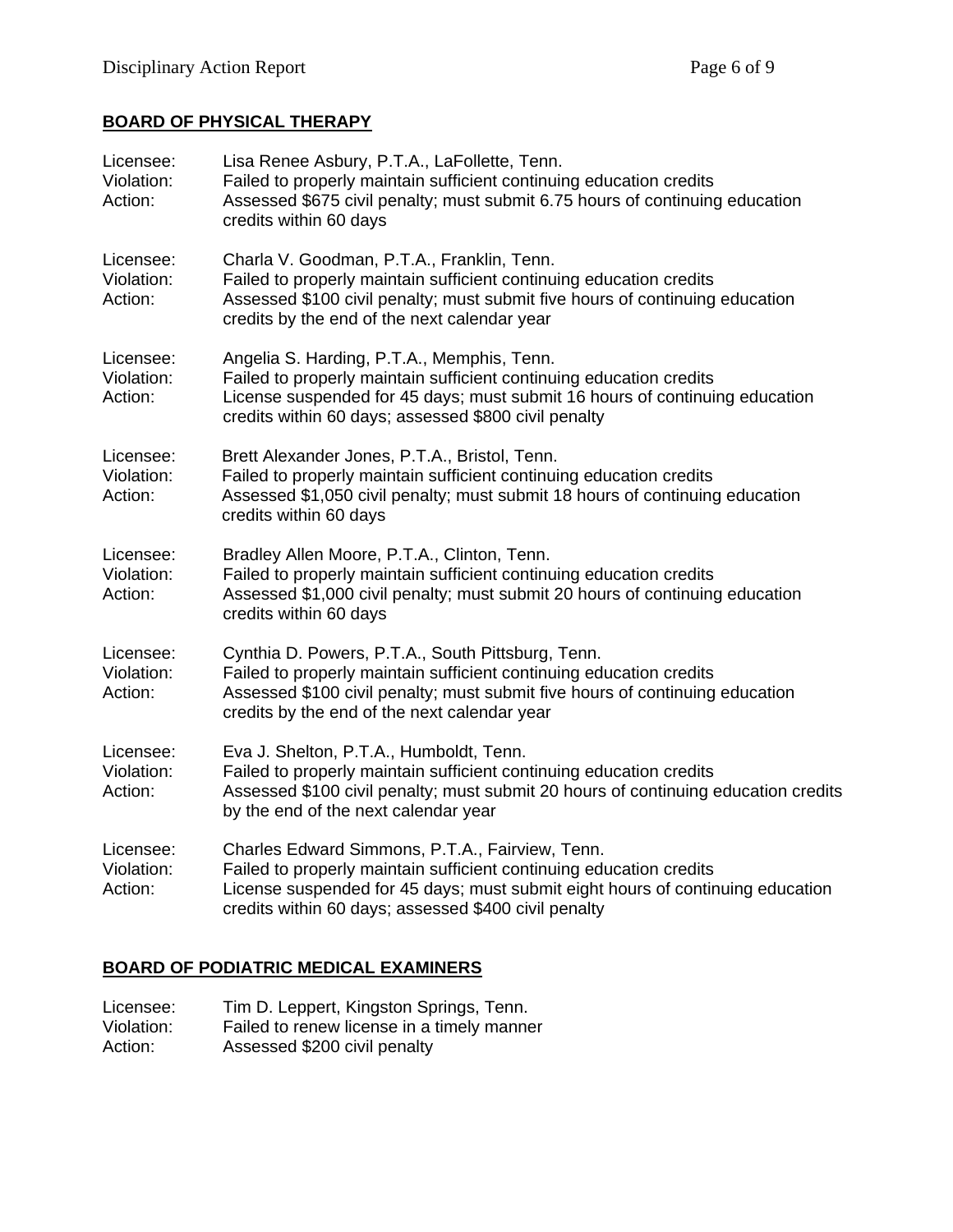#### **BOARD OF LICENSED PROFESSIONAL COUNSELORS, LICENSED MARITAL and FAMILY THERAPIST AND LICENSED CLINICAL PASTORAL THERAPIST**

| Individual:<br>Violation:<br>Action: | Solomie Guinn, L.P.C., Memphis, Tenn.<br>Failed to properly maintain sufficient continuing education credits<br>Assessed \$200 civil penalty; must submit nine continuing education credits<br>within 180 days; all requirements have been satisfied |
|--------------------------------------|------------------------------------------------------------------------------------------------------------------------------------------------------------------------------------------------------------------------------------------------------|
| Individual:<br>Violation:<br>Action: | James Milner, L.P.C., Morristown, Tenn.<br>Failed to properly maintain sufficient continuing education credits<br>Assessed \$200 civil penalty; must submit 13.75 continuing education credits within<br>180 days                                    |

### **BOARD OF RESPIRATORY CARE**

| Licensee:<br>Violation:<br>Action: | Nicole Black, L.C.R.T., Memphis, Tenn.<br>Failed to properly maintain sufficient continuing education credits<br>Assessed \$100 civil penalty; must submit 14 continuing education credits and an<br>additional five within 90 days; all requirements have been satisfied.                         |
|------------------------------------|----------------------------------------------------------------------------------------------------------------------------------------------------------------------------------------------------------------------------------------------------------------------------------------------------|
| Licensee:<br>Violation:<br>Action: | Tandiwe Maruva Calvin, L.C.R.T., Smyrna, Tenn.<br>Failed to properly maintain sufficient continuing education credits<br>Assessed \$100 civil penalty; must submit one continuing education credit for<br>2007 and/or 2008 and an additional five within 90 days                                   |
| Licensee:<br>Violation:<br>Action: | William Estes, L.C.R.T., Hendersonville, Tenn.<br>Failed to properly maintain sufficient continuing education credits<br>Assessed \$100 civil penalty; must submit 3.8 continuing education credits for<br>2007 and an additional five within 90 days                                              |
| Licensee:<br>Violation:<br>Action: | Delano B. James, L.C.R.T., Memphis, Tenn.<br>Failed to properly maintain sufficient continuing education credits<br>Assessed \$100 civil penalty; must submit 10 continuing education credits for 2007<br>and/or 2008 and an additional five within 90 days                                        |
| Licensee:<br>Violation:<br>Action: | Patti Joyner, L.C.R.T., Bartlett, Tenn.<br>Failed to properly maintain sufficient continuing education credits<br>Assessed \$100 civil penalty; must submit 10 continuing education credits for 2007<br>and/or 2008 and an additional five within 90 days; all requirements have been<br>satisfied |
| Licensee:<br>Violation:<br>Action: | Vincent G. Lemay, R.C.T., Dixon, Tenn.<br>Guilty of a crime; positive drug screen for alcohol; failed to notify the board of<br>criminal convictions<br>License placed on probation for five years; must meet certain terms and                                                                    |
|                                    | conditions; assessed costs                                                                                                                                                                                                                                                                         |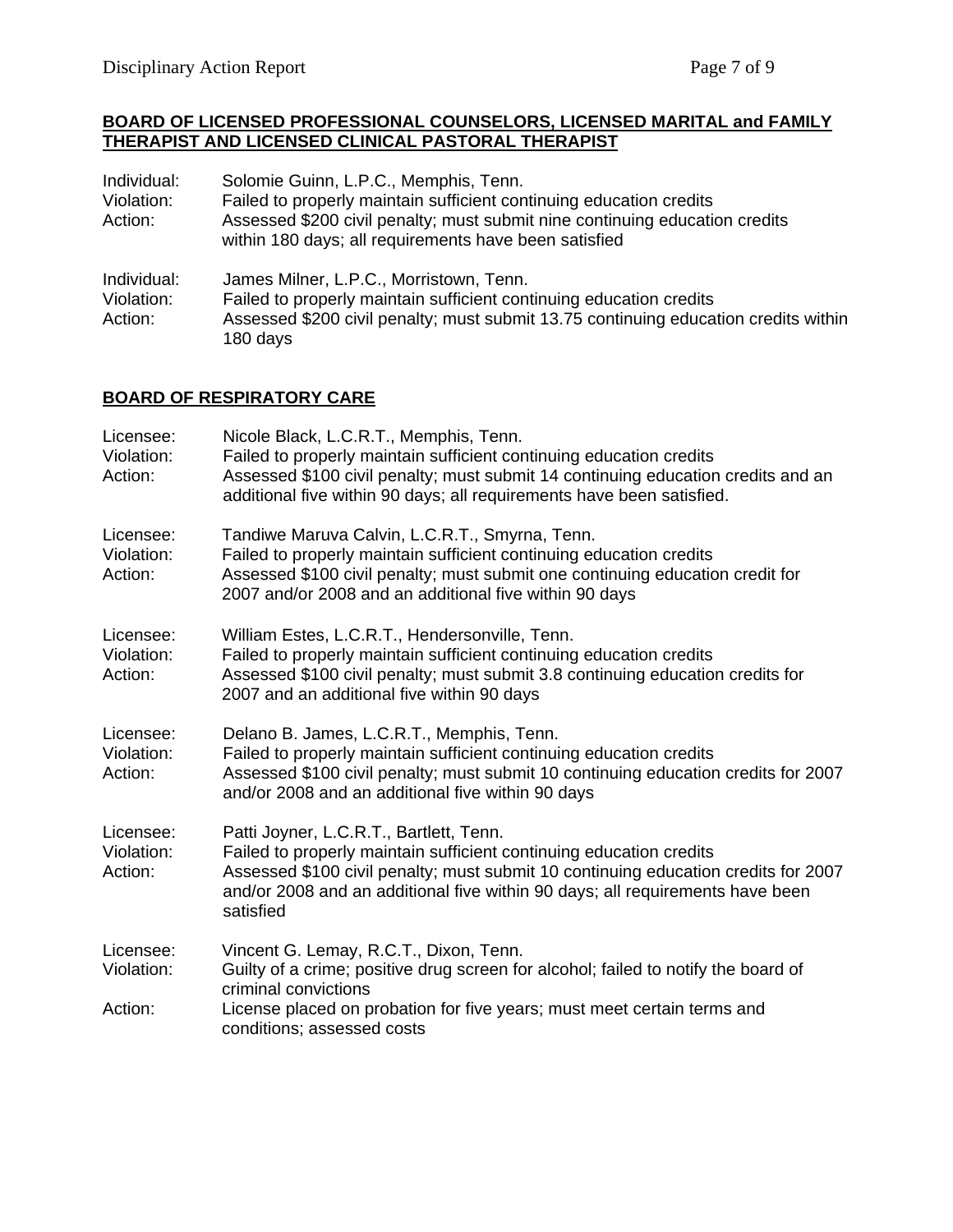| Licensee:<br>Violation:<br>Action: | Pamela S. Lewis, L.C.R.T., Greenbrier, Tenn.<br>Failed to properly maintain sufficient continuing education credits<br>Assessed \$100 civil penalty; must submit 2.8 continuing education credits and an<br>additional five within 90 days; all requirements have conditions have been met                 |
|------------------------------------|------------------------------------------------------------------------------------------------------------------------------------------------------------------------------------------------------------------------------------------------------------------------------------------------------------|
| Licensee:<br>Violation:<br>Action: | Gary K. Riggs, L.C.R.T., Rutledge, Tenn.<br>Failed to properly maintain sufficient continuing education credits<br>Assessed \$100 civil penalty; must submit 6.25 continuing education credits for<br>2007 and/or 2008 and an additional five within 90 days                                               |
| Licensee:<br>Violation:<br>Action: | Angela C. Rucker, L.C.R.T., McMinnville, Tenn.<br>Failed to properly maintain sufficient continuing education credits<br>Assessed \$100 civil penalty; must submit 20 continuing education credits and an<br>additional five within 90 days; all requirements have been satisfied                          |
| Licensee:<br>Violation:<br>Action: | Janey Michelle Smith, L.C.R.T., Rising Fawn, Ga.<br>Failed to properly maintain sufficient continuing education credits<br>Assessed \$100 civil penalty; must submit 10 continuing education credits for 2007<br>and/or 2008 and an additional five within 90 days                                         |
| Licensee:<br>Violation:<br>Action: | Calvin W. Splawn, L.C.R.T., Columbia, Tenn.<br>Failed to properly maintain sufficient continuing education credits<br>Assessed \$100 civil penalty; must submit 10 continuing education credits for 2007<br>and/or 2008 and an additional five within 90 days                                              |
| Licensee:<br>Violation:<br>Action: | Brenda C. Stacker, L.C.R.T., Clarksville, Tenn.<br>Failed to properly maintain sufficient continuing education credits<br>Assessed \$100 civil penalty; must submit 12 continuing education credits for 2007<br>and/or 2008 and an additional five within 90 days; all requirements have been<br>satisfied |
| Licensee:<br>Violation:<br>Action: | Thomas L. Stacy, L.C.R.T., Memphis, Tenn.<br>Failed to properly maintain sufficient continuing education credits<br>Assessed \$100 civil penalty; must submit 10 continuing education credits for 2007<br>and/or 2008 and an additional five within 90 days                                                |
| Licensee:<br>Violation:<br>Action: | Mostafa S. Taheri, L.C.R.T., LaVergne, Tenn.<br>Failed to properly maintain sufficient continuing education credits<br>Assessed \$100 civil penalty; must submit 8.5 continuing education credits for 2007<br>and/or 2008 and an additional five within 90 days; all requirements have been<br>satisfied   |
| Licensee:<br>Violation:<br>Action: | Tracy Tyrone Tate, L.C.R.T., Columbia, Tenn.<br>Failed to properly maintain sufficient continuing education credits<br>Assessed \$100 civil penalty; must submit four continuing education credits and an<br>additional five within 90 days                                                                |